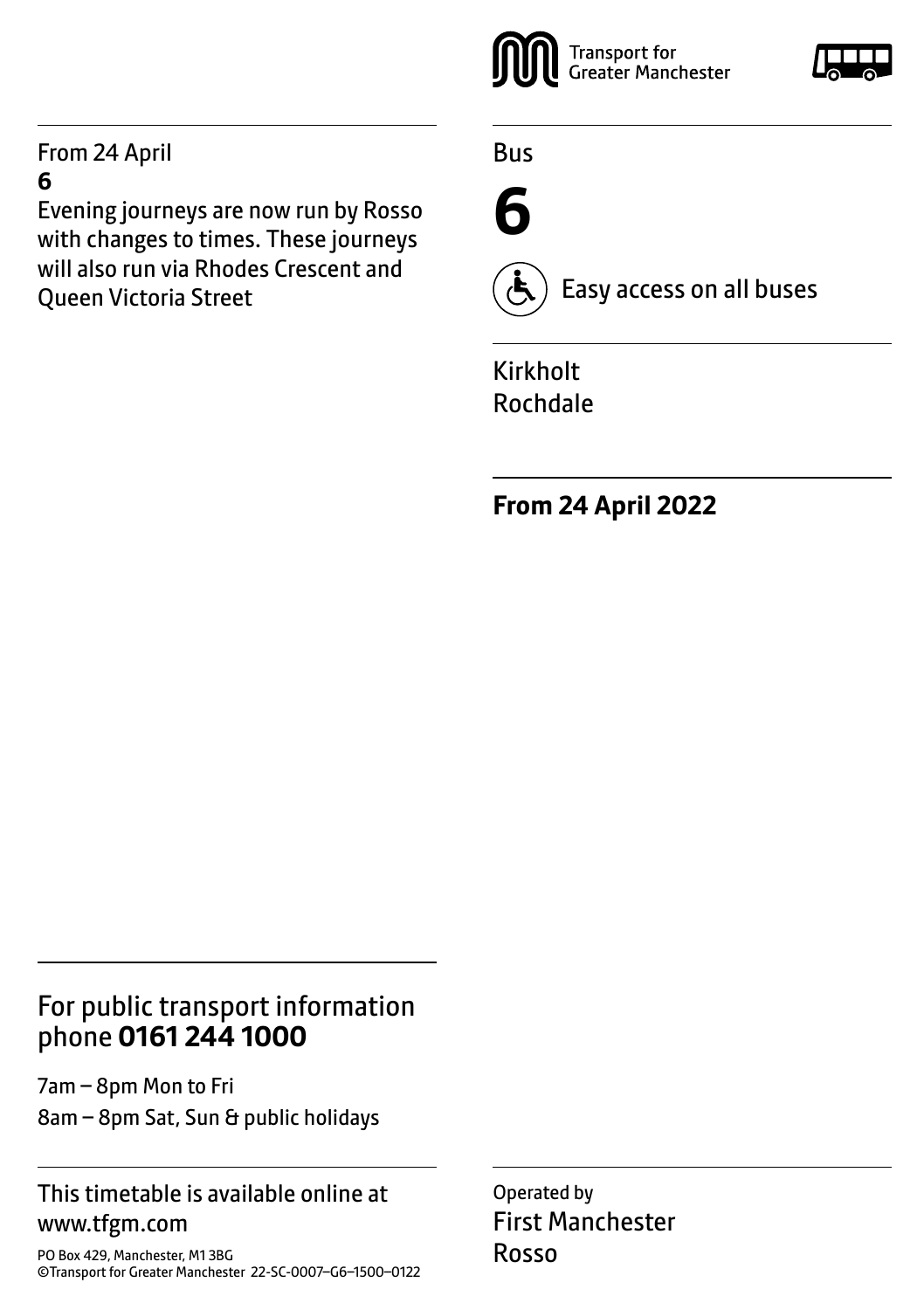# Additional information

# Alternative format

To ask for leaflets to be sent to you, or to request large print, Braille or recorded information phone 0161 244 1000 or visit www.tfgm.com

#### Easy access on buses



 Journeys run with low floor buses have no steps at the entrance, making getting on and off easier. Where shown, low floor buses have a ramp for access and a dedicated space for wheelchairs and pushchairs inside the bus. The bus operator will always try to provide easy access services where these services are scheduled to run.

# Using this timetable

Timetables show the direction of travel, bus numbers and the days of the week. Main stops on the route are listed on the left. Where no time is shown against a particular stop, the bus does not stop there on that journey. Check any letters which are shown in the timetable against the key at the bottom of the page.

# Where to find information about service changes

www.tfgm.com Bus station posters Leaflets from outlets.

# Tickets and information

Bus companies offer a range of tickets for use on their own buses. For travel on any service in the County, use System One tickets, including DaySaver. Travelshops provide tickets, information and journey planning advice on buses, trains and trams for work and pleasure.

# Using the 24 hour clock

Times are shown in four figures. The first two are the hour and the last two are the minutes.

0753 is 53 minutes past 7am 1953 is 53 minutes past 7pm



# Operator details

#### **First Manchester**

Wallshaw Street Oldham OL1 3TR Telephone 0161 627 2929

#### **Rosso**

Queensgate Depot Colne Road Burnley BB10 1HH Telephone 01706 390 520 email info@rossendalebus.co.uk

### **Travelshops**

**Rochdale Interchange**

Mon to Fri 7am to 5.30pm Saturday 8.30am to 1.15pm and 2pm to 4pm Sunday\* Closed \*Including public holidays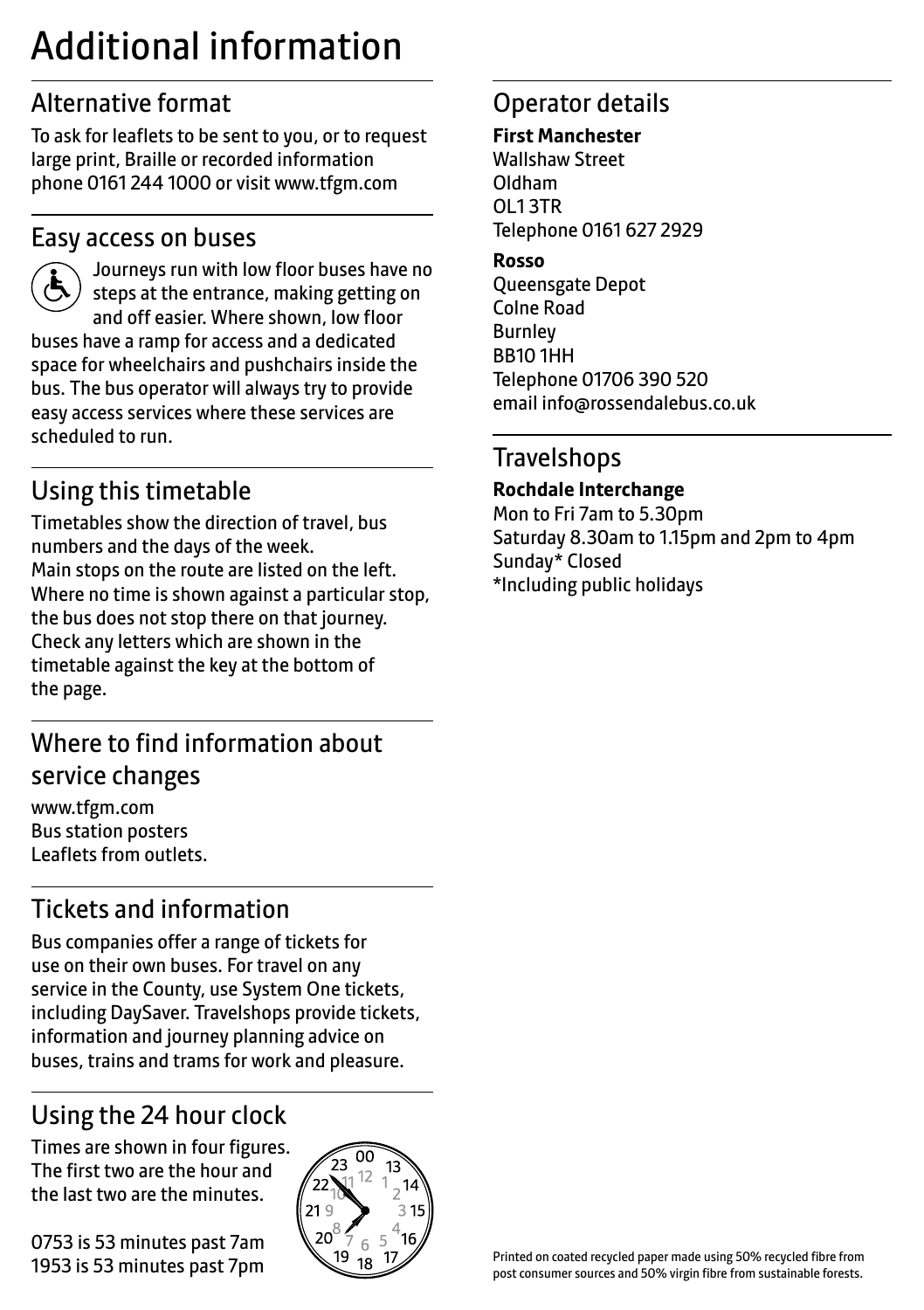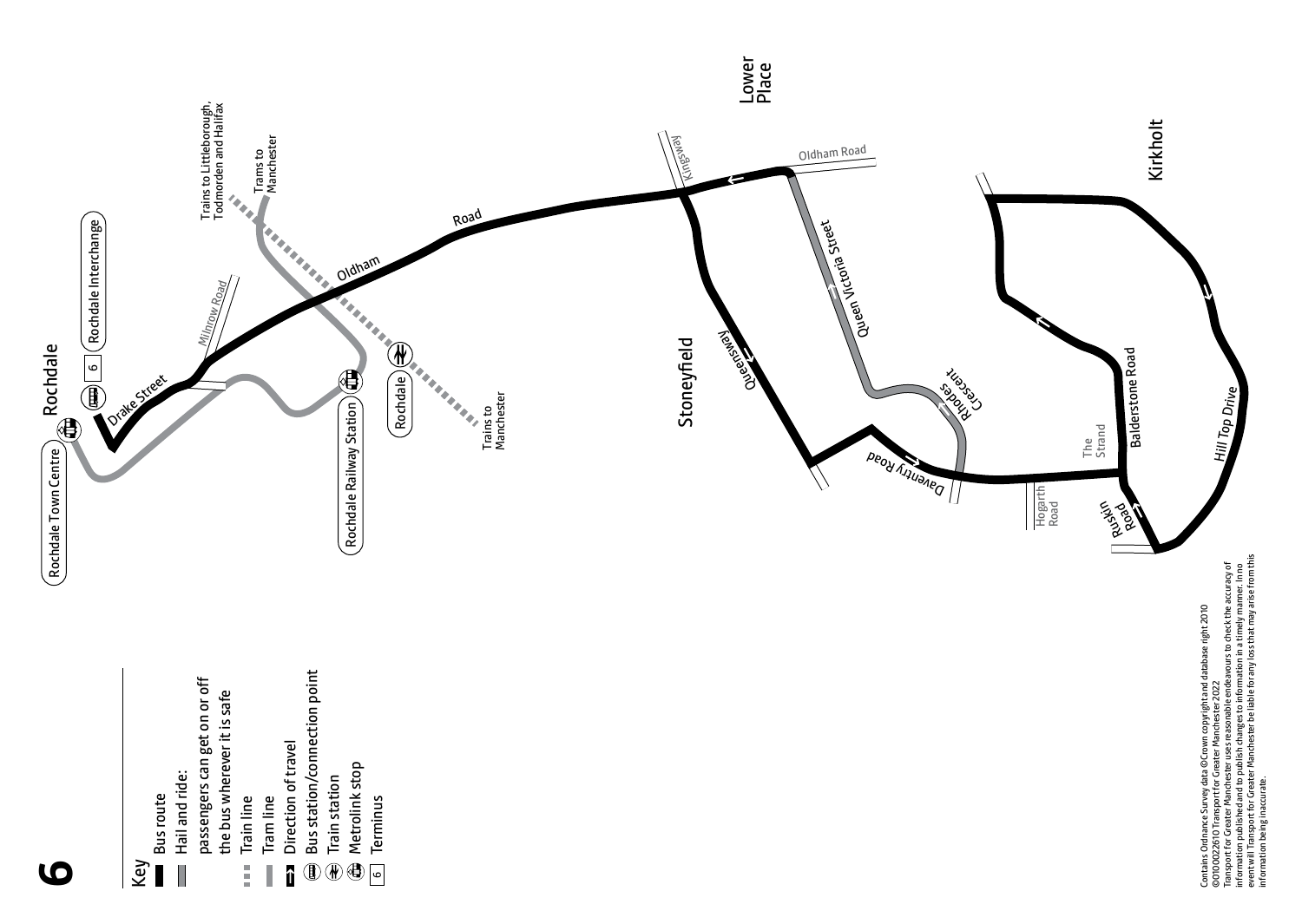### Mondays to Fridays

|                                      |       |                          |                |           |           |            |      |           |                          |      |      |      |           |      | a    |      |                 | a    |
|--------------------------------------|-------|--------------------------|----------------|-----------|-----------|------------|------|-----------|--------------------------|------|------|------|-----------|------|------|------|-----------------|------|
| Rochdale, Interchange                |       |                          | 0600 0630 0700 |           | 0735      |            | 1535 | 1605      | 1625                     | 1645 | 1705 | 1725 | 1755      | 1825 | 1910 | 1940 |                 | 2240 |
| Queensway/Oldham Road                |       |                          | 0604 0634 0704 |           | 0742      | and        | 1542 | 1612      | 1632                     | 1652 | 1712 | 1732 | 1802      | 1829 | 1914 | 1944 |                 | 2244 |
| <b>Rhodes Crescent/Daventry Road</b> |       |                          | 0607 0637 0707 |           |           | 0746 everv |      |           | 1546 1616 1636 1656 1716 |      |      | 1736 | 1806 1832 |      | 1917 | 1947 | and             | 2247 |
| The Strand, Balderstone Road         |       | 0540 0609 0639 0709 0729 |                |           | 0749 20   |            |      | 1549 1619 | 1639 1659 1719           |      |      | 1739 | 1809      | 1834 | 1919 |      | 1949 every 2249 |      |
| The Strand, Daventry Road            |       | 0545 0614 0644 0714      |                | 0735      | 0755      | mins       | 1555 | 1625      | 1645 1705                |      | 1725 | 1745 | 1814      | 1839 | 1924 | 1954 | hour            | 2254 |
| <b>Rhodes Crescent/Daventry Road</b> | 0547  | 0616 0646 0716           |                | 0738      | 0758      | until      | 1558 | 1628      | 1648 1708                |      | 1728 | 1748 | 1816      | 1841 | 1926 | 1956 | until           | 2256 |
| Queensway/Oldham Road                | 0550. | 0619                     | 0649 0719      |           | 0743 0803 |            | 1603 | 1633      | 1653                     | 1713 | 1733 | 1753 | 1819      | 1844 | 1929 | 1959 |                 | 2259 |
| Rochdale, Interchange                |       | 0554 0623 0653 0723      |                | 0750 0810 |           |            | 1610 | 1640      | 1700                     | 1720 | 1740 | 1800 | 1823      | 1851 | 1933 | 2003 |                 | 2303 |

M M M

## Saturdays

|                                      |           |                     |                |           |      |           |                   |                |      |       |      |      |      |      | M    | M    |       | M    |
|--------------------------------------|-----------|---------------------|----------------|-----------|------|-----------|-------------------|----------------|------|-------|------|------|------|------|------|------|-------|------|
|                                      |           |                     |                |           |      |           |                   |                |      |       |      |      |      |      | a    | a    |       | a    |
| Rochdale, Interchange                |           | 0700 0730           | 0800 0830 0900 |           |      |           |                   | 0935 0955 1015 |      |       | 1655 | 1725 | 1755 | 1825 | 1910 | 1940 |       | 2240 |
| Queensway/Oldham Road                |           | 0704 0734           | 0804 0834 0904 |           |      |           |                   | 0939 0959 1022 |      | and   | 1702 | 1732 | 1802 | 1832 | 1914 | 1944 |       | 2244 |
| Rhodes Crescent/Daventry Road        | 0707 0737 |                     | 0807           | 0837      | 0907 |           |                   | 0942 1002 1026 |      | everv | 1706 | 1736 | 1806 | 1836 | 1917 | 1947 | and   | 2247 |
| The Strand, Balderstone Road         |           | 0640 0710 0740 0810 |                | 0840 0910 |      | 0929      | 0945 1005 1029 20 |                |      |       | 1709 | 1739 | 1809 | 1839 | 1919 | 1949 | everv | 2249 |
| The Strand, Daventry Road            |           | 0645 0714 0744 0814 |                | 0844 0914 |      | 0935      | 0949              | 1011           | 1035 | mins  | 1715 | 1745 | 1815 | 1845 | 1924 | 1954 | hour  | 2254 |
| <b>Rhodes Crescent/Daventry Road</b> |           | 0647 0716 0746 0816 |                | 0846 0916 |      | 0938 0951 |                   | 1014           | 1038 | until | 1718 | 1748 | 1818 | 1848 | 1926 | 1956 | until | 2256 |
| Queensway/Oldham Road                |           | 0650 0720 0750      | 0820.          | 0850      | 0920 |           | 0943 0955         | 1019           | 1043 |       | 1723 | 1753 | 1823 | 1853 | 1929 | 1959 |       | 2259 |
| Rochdale, Interchange                |           | 0654 0725 0755      | 0825           | 0855      | 0925 | 0950      | 1000              | 1026           | 1050 |       | 1730 | 1800 | 1830 | 1900 | 1933 | 2003 |       | 2303 |